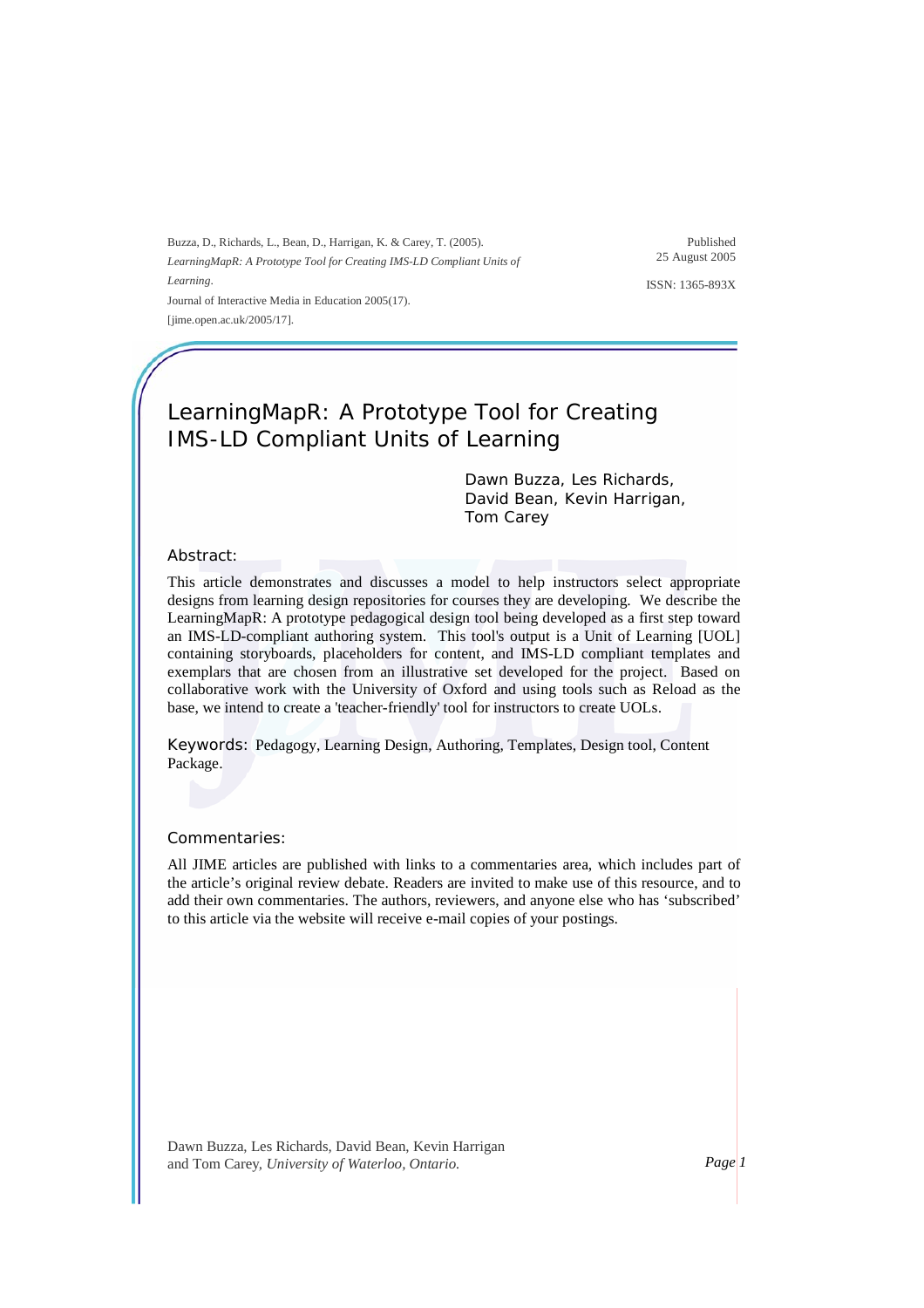## **1 Introduction**

The IMS Learning Design [IMS-LD] specification [2] offers tremendous potential for providing sharable, interoperable resources for instructors and instructional designers, in the form of reusable designs for units of learning [UOLs] that meet a wide range of instructional goals. For this power to be realized, however, effort needs to be focused on developing conceptual documentation and tools for instructors to use in accessing, adapting, and in further developing such reusable descriptions and designs. The chapter by Gorissen and Tattersall (2005) describes how a UOL can be modelled using the IMS-LD specification. Using part of the "What is Greatness?" use case described by James Dalziel (2003), the authors provide text descriptions and screen shots from a player application running the educational scenario. In this way they try to help the reader conceptualize both the specification and the runtime consequences of design time decisions. This worked example shows the use of multiple roles in a collaborative learning situation, a learning service, properties and conditions, advanced completion rules, the showing and hiding of content, and global elements. The illustration of these features is important for users who want to instantiate UOLs using the IMS-LD specification – a critical next step in moving from specifications to the creation and execution of valid UOLs. These UOLs will need to be available when the next generation of [IMS-LD compliant] learning management systems are developed.

The fact that the IMS-LD specification expands opportunities for re-use of learning designs by enabling interoperability among compliant learning management systems is what makes it so powerful (Buzza, Bean, Harrigan & Carey, 2004). The true value of a UOL, however, lies in the pedagogical strength of the learning design it instantiates. The specification itself does not help course authors to conceptualize the instructional design process or the pedagogical features of effective instructional units; it merely provides a consistent means of describing those units. The task of identifying what learners and instructors should do, in what sequence and configuration, to meet a given instructional objective, and the content resources and learning tools they should use to do so is not trivial. Also, being able to recognize and select a learning design as appropriate for meeting particular learning objectives and instructional challenges requires considerable pedagogical analysis. This leads us to distinguish the following elements required for taking full advantage of IMS-LD:

- A learning design, understood informally as an instructional process and the rationale for choosing it in particular contexts; and
- An LD representation of the design, contained within a UOL which instantiates the design with specific content;
- The LD representation can be used as a tool for formalizing and facilitating the development of instructional processes, a way of indexing and searching on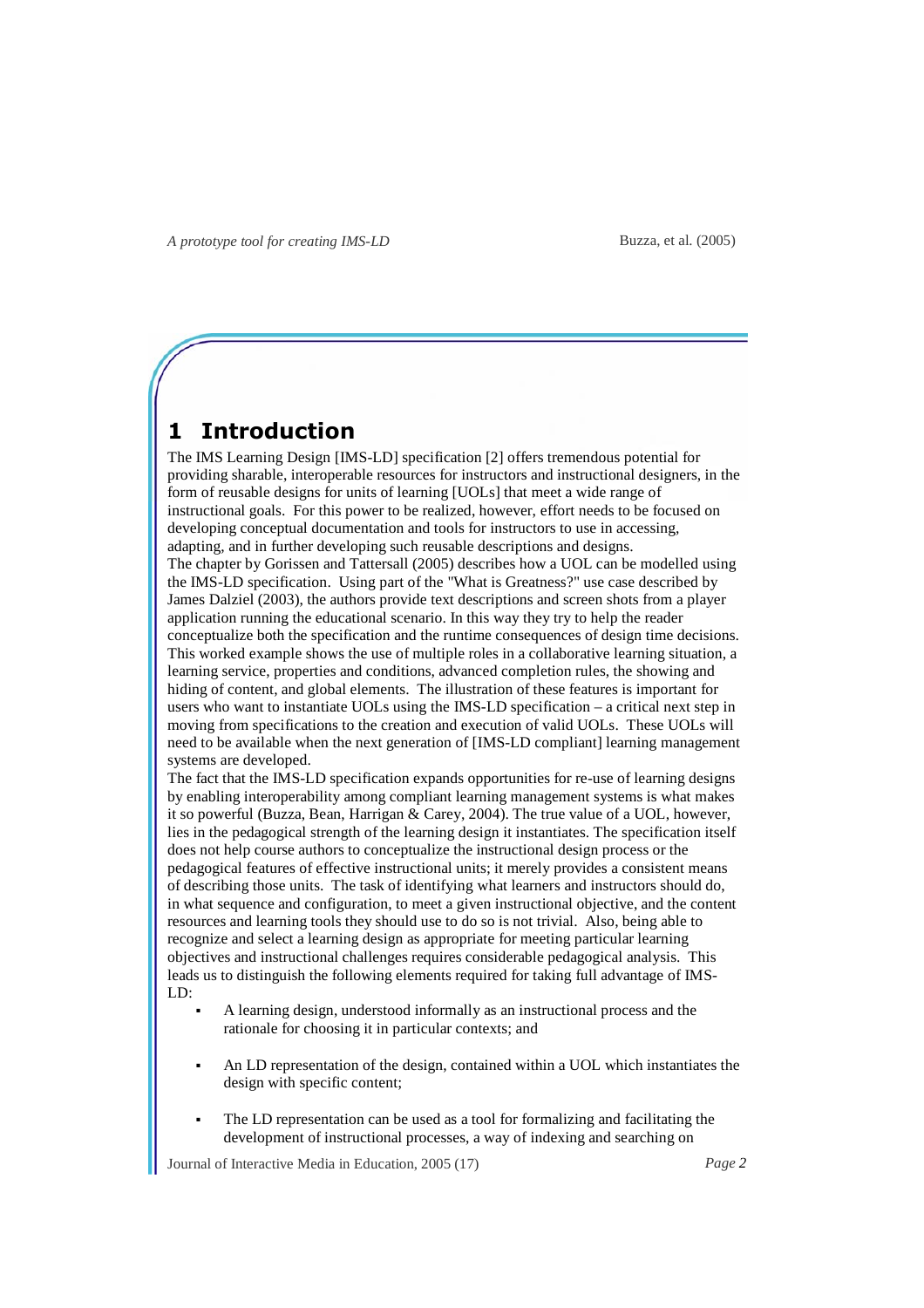designs, and a way to implement support for the delivery of the design in a UOL.

Effective learning designs are a valuable resource in their own right, both in terms of understanding how and why a particular UOL works and in terms of re-use of the design in other instantiations with different subject content. To fully realize the potential for teachers to re-use learning objects and designs that might be available through a repository, instructors must be able to determine which designs will serve their needs and purposes. The starting point in supporting teachers' uptake of what IMS-LD has to offer must be pedagogically focused around the designs which an LD representation formalizes – e.g., we need to support teachers in mapping out their course by identifying instructional challenges and by assessing appropriate uses of class time and independent student learning time, and then provide guidance toward appropriate instructional strategies. This guidance might include pointers to effective learning activities to engage students, as well as suggested activity templates and exemplars from which to choose.

## **2 Collaboration in Developing Design Wizards and Content Packages for UOLs**

The LearningMapR will be based on an interface to the Reload content packaging tool called the Wizard Construction Kit Extension for Reload [WCKER]. The WCKER, developed at the University of Oxford, was conceived as a tool for building wizards to guide teachers through the content packaging and learning design process. These wizards would provide guidance at the initial stages of online course design by assisting in structuring content, but they were limited in that they would not help instructors to design learning activities through which students can engage with the content. Our part of the collaboration with Oxford involved developing the LearnngMapR process, both conceptually and in terms of technical specifications for an IMS-LD compliant system. We envision instructors using a tool interface which has been customized to their instructional context. By necessity, this is not "pedagogically neutral"; for example, the design process used within the initial version of LearningMapR is based on the T5 model of instructional design, employed at the University of Waterloo (Salter, Richards & Carey, 2004). While some of our comments below are specific to this particular instructional model, the long-term intent is to allow customization to other approaches. [3] The T5 model emphasizes Tasks (learning tasks with deliverables and feedback), Tools (for students to produce the deliverables associated with the tasks), Tutorials (online support/feedback for the tasks, integrated with the tasks and tools), Topics (content resources to support the activities) and Teamwork (role definitions and online supports for collaborative work). Learning tasks require students to engage with the course content to produce a deliverable artifact. The deliverables and feedback to these deliverables are the primary vehicles for learning. A basic principle of the T5 model is flexibility to allow for re-use of learning materials, such as textbooks and other [e.g., digital] learning objects. The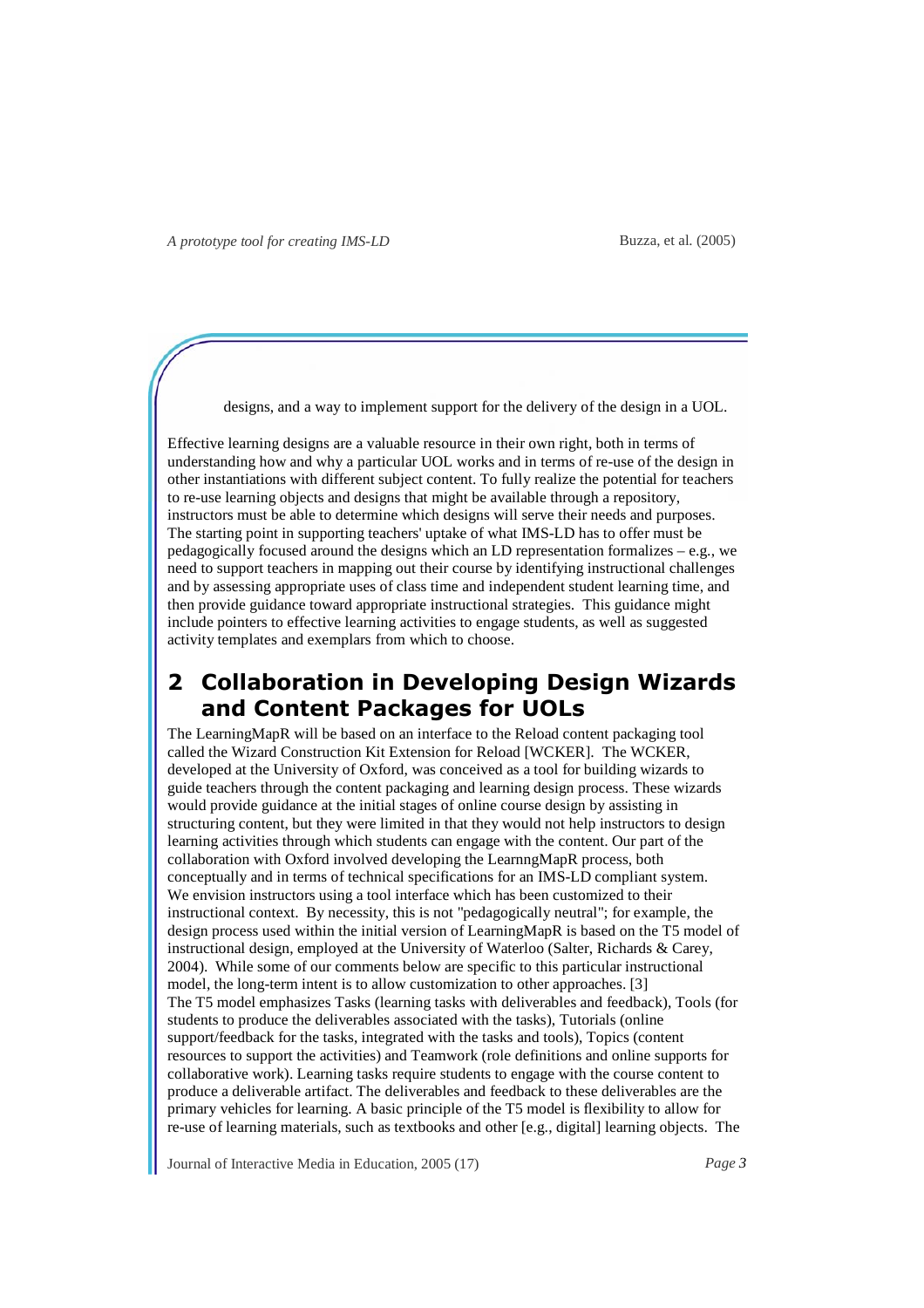T5 model guides the instructor in the design of learning activities, supports reuse of resources, and helps make the instructional design and its rationale apparent to students. Key features of the LearningMapR are that it will:

- Not require instructors to become experts in instructional design;
- Provide a framework for instructors to map out their course;
- Embed instructor-friendly representations of pedagogical models [such as T5]
- Identify different ways to use teaching time (e.g., content delivery vs. coaching)
- Maintain the textbook as an important resource in support of learning tasks;
- Provide recommendations, exemplars and templates for learning tasks;
- Be IMS-LD compliant and result in UOLs that are IMS-LD compliant

The LearningMapR incorporates a process that will allow instructors to develop instructional strategies based on the learning outcomes for a particular UOL. Moreover, instructors will be able to map out sets of activities for a single Topic, a module, or an entire course of study. They will end up with instructional strategies, activities and content structures that address what they want the learner to *know* and *do* for a given Topic, and that are appropriate for addressing particular instructional challenges that they may specify. Some instructors will recognize the value of this process in refining their teaching strategies; others will - at least initially - regard the process as necessary overhead in order to easily locate relevant resources to incorporate in their UOLs. This implies that the LearningMapR must be planned around two uses of LOM - as an index into reusable learning resources and as an index into learning designs and information about them. Within the LearningMapR, a UOL is considered to be a subset, or building block, of a complete course of study. This level of course structure is approximately equivalent to a module, a unit, or a chapter in a text book. Within each UOL there will be a set of Topics to be covered. For each Topic, some combination of Tasks and Content planning suggestions are offered as an instructional strategy, based on the instructor-defined cognitive outcomes and instructional challenges. These strategies are ones that have been found to be successful previously. Each of the Tasks may include Tutoring [i.e., feedback opportunities] and Teamwork [i.e., collaboration with peers] components. Content planning suggestions relate to the complexity and the quantity of resources [e.g., textbook,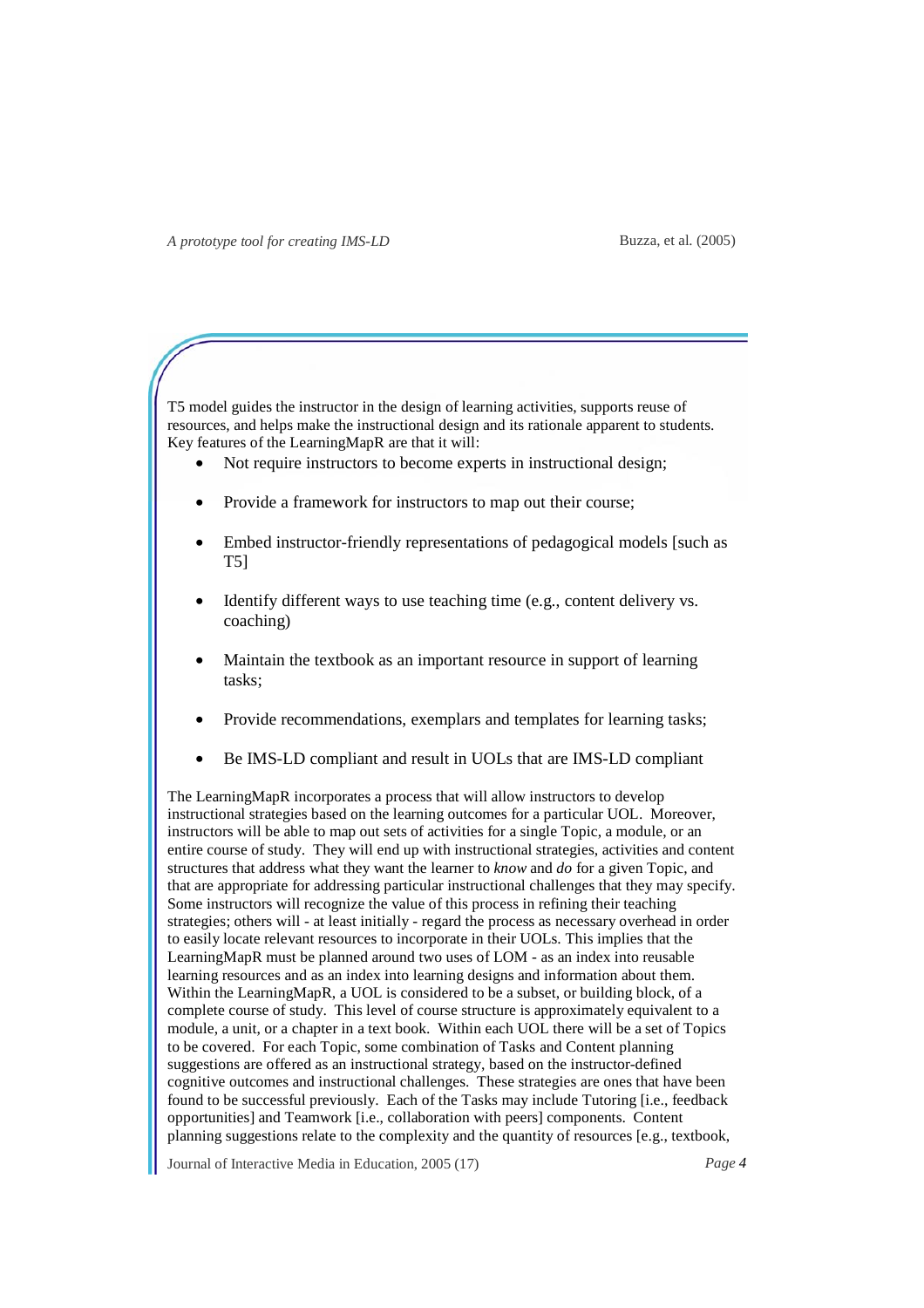Buzza, et al. (2005)

lecture material, and/or learning objects] presented to students.

# **3 How Instructors will use the LearningMapR**

There are two core components to the LearningMapR. The first will help instructors define what they want the learner to K*now* and *Do* as they cover a Topic within a UOL. To provide clear guidance in this definition process, we have chosen the revised version of Bloom's taxonomy (Anderson & Krathwohl, 2001) as a theoretical foundation for the LearningMapR (see Table 1) [4]. This model defines six different types of learning objectives based on what learners should be able to do cognitively with the content they are learning. Under each type of learning objective there are two or more sub-categories of cognitive activities in which students can be engaged as they cover a Topic. Since it was first published in 1956, Bloom's Taxonomy of Educational Objectives has been extremely influential in the research and practice of education and it is likely the most widely used taxonomy today (Slavin, 1999; Clark, 2000). Within this approach, cognitive objectives are categorized from simple to complex and from factual to conceptual. We prefer Bloom's taxonomy as a guiding model for designing UOLs because it defines cognitive outcomes of instruction in ways that we have found teachers can usually relate to. However, we anticipate that future development of a robust authoring system based on the LearningMapR process would allow users to substitute their own selected theoretical models for Bloom's Taxonomy.

Table 1: Categories for cognitive outcomes based on Bloom's Revised Taxonomy (EET, 2005) [4]. [Categories are used to define what the instructor wants the learner to Know and Do with respect to the Topic being learned.]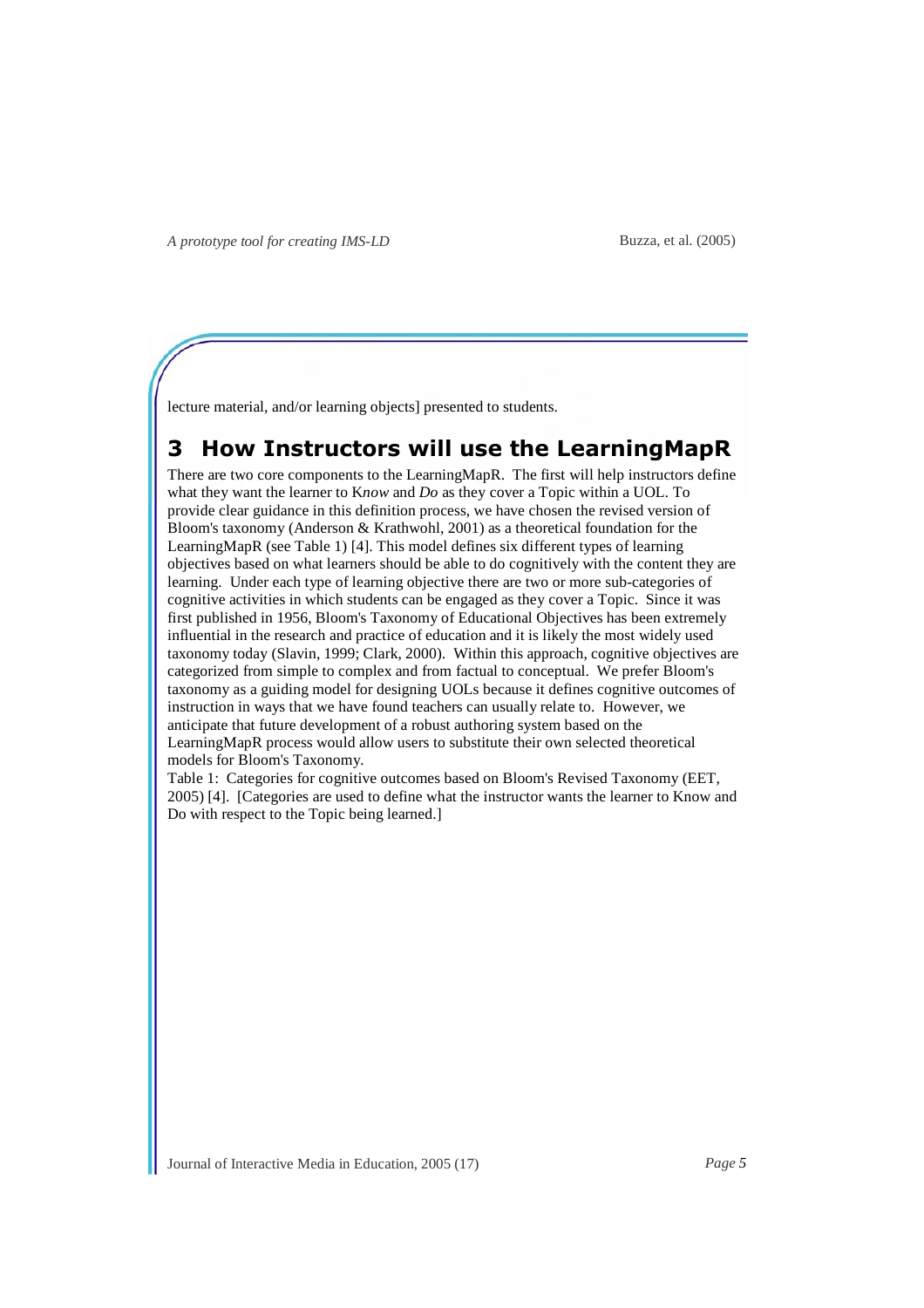Buzza, et al. (2005)

|                         | Know & Do            |                          |                                                                                            |  |  |
|-------------------------|----------------------|--------------------------|--------------------------------------------------------------------------------------------|--|--|
|                         | <b>Remembering</b>   | C Recognizing            | - Locating knowledge in memory that is consistent with<br>presented material               |  |  |
|                         |                      | <b>Recalling</b>         | - Retrieving relevant knowledge from long-term memory                                      |  |  |
|                         | <b>Understanding</b> | <b>Interpreting</b>      | - Changing from one form of representation to another                                      |  |  |
|                         |                      | <b>Exemplifying</b><br>O | - Finding a specific example or illustration of a concept of<br>principle                  |  |  |
|                         |                      | <b>Classifying</b><br>O  | - Determining that something belongs to a category (e.g.,<br>concept or principle)         |  |  |
|                         |                      | <b>Summarizing</b>       | - Drawing a logical conclusion from presented informatio.                                  |  |  |
|                         |                      | <b>Inferring</b>         | - Abstracting a general theme or major point                                               |  |  |
|                         |                      | <b>Comparing</b><br>O    | - Detecting correspondences between two ideas, objects, e                                  |  |  |
|                         |                      | <b>Explaining</b>        | - Constructing a cause-and-effect model of a system.                                       |  |  |
| $\overline{\mathbf{3}}$ | <b>Applying</b>      | <b>Executing</b><br>O    | - Applying knowledge (often procedural) to a routine task.                                 |  |  |
|                         |                      | Implementing             | - Applying knowledge (often procedural) to a non-routine<br>task.                          |  |  |
|                         | <b>Analyzing</b>     | Differentiating<br>O     | - Distinguishing relevant from irrelevant parts or importal<br>from unimportant parts.     |  |  |
|                         |                      | Organizing<br>O          | - Determining how elements fit or function within a<br>structure                           |  |  |
|                         |                      | $\bigcirc$ Attributing   | - Determining the point of view, bias, values, or intent<br>underlying presented material. |  |  |
| 5                       | <b>Evaluating</b>    | <b>Checking</b><br>O     | - Detecting inconsistencies or fallacies within a process or<br>product.                   |  |  |
|                         |                      | <b>Critiquing</b><br>O   | - Detecting the appropriateness of a procedure for a given<br>task or problem              |  |  |
| 6                       | <b>Creating</b>      | <b>Generating</b>        | - Coming up with alternatives or hypotheses based on<br>criteria.                          |  |  |
|                         |                      | <b>Planning</b><br>O     | - Devising a procedure for accomplishing some task.<br>Producing                           |  |  |

The second component of the LearningMapR will help instructors identify the Instructional Challenges for a given Topic and their Occurrence Patterns in terms of the proportion of students involved. We have developed a simple rubric for use in estimating occurrence patterns, as follows: *None*, *Mild* [effecting up to 5% of the class], *Moderate* [affecting 5- 30% of the class], or *Extreme* [affecting 30-100% of the class]. Teachers are guided to content development strategies and student learning tasks aimed at addressing specific Instructional Challenge variables, or factors. Instructional Challenges may be comprised of a combination of factors occurring within the context of a course population. Instructional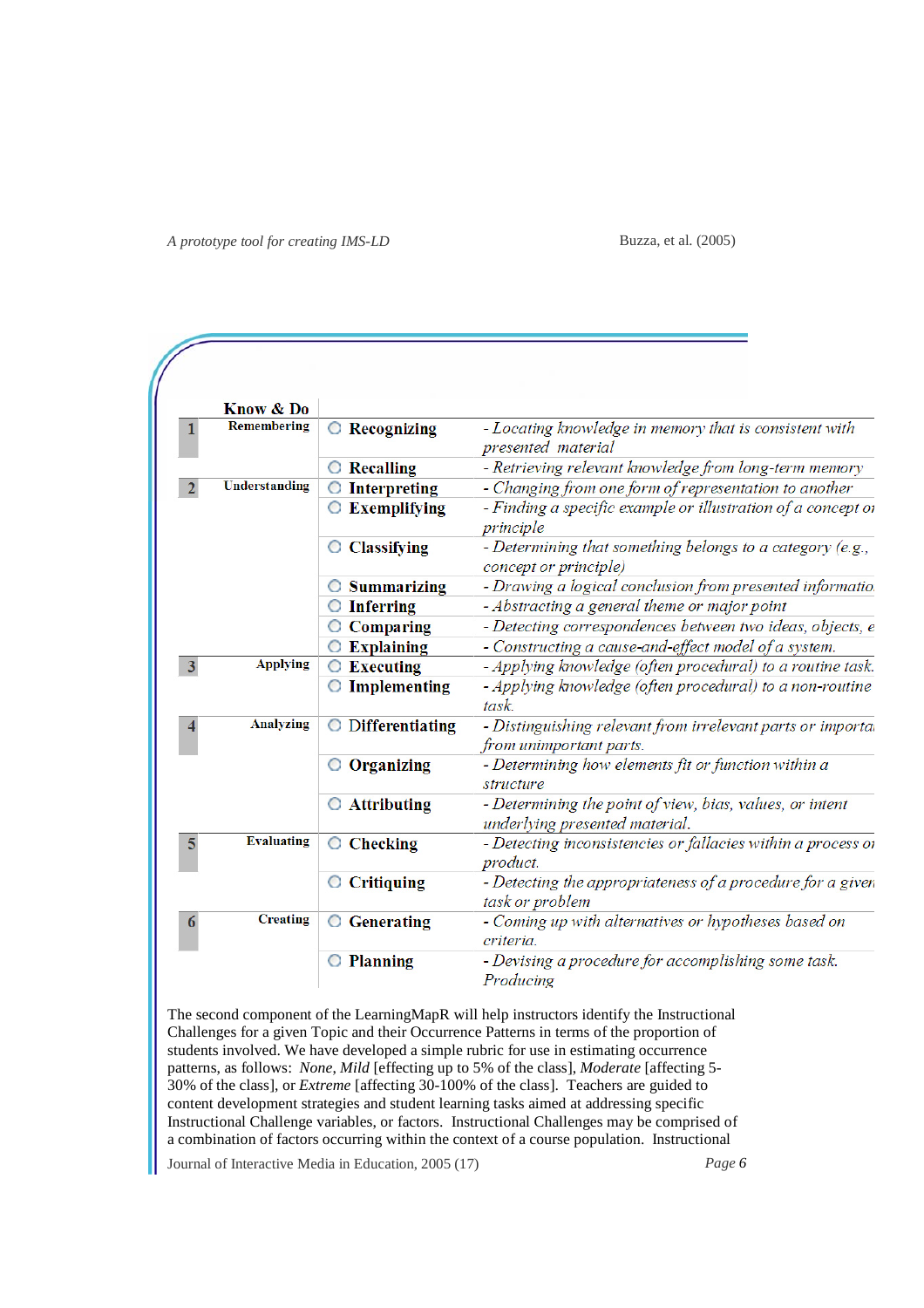Buzza, et al. (2005)

Challenges that have been cited at our institutions include students' struggle with large volumes of information, lack of student motivation to engage with particular topics, students coming to class unprepared, misconceptions or difficulty understanding certain topics, or wide variations in prerequisite knowledge within a class. To define this aspect of the Topic requirements, the teacher selects Instructional Challenge variables from a list provided within the LearningMapR and rates each selection according to its Occurrence Pattern in their class. The results of this selection process and the identification of cognitive objectives from the *Know and Do* table comprise the data used by the LearningMapR to identify recommended Task, Teamwork, Tutoring and Content Development strategies.

Table 2: Instructional Challenge categories

### **Student Difficulty**

Instructional challenge occurrence patterns

| <b>Instructional challenge variables</b>                                                             | <b>None</b><br>$0\%$ | Mild<br>$0 - 5\%$ | <b>Moderate</b><br>$5\% - 30\%$ | <b>Extreme</b><br>$30-100%$ |
|------------------------------------------------------------------------------------------------------|----------------------|-------------------|---------------------------------|-----------------------------|
| Students do not prepare for class time                                                               | ○                    | $\circ$           |                                 | .O                          |
| Difficulty in motivating student to engage with this topic                                           |                      | O                 |                                 | O                           |
| Students struggle with large volumes of information                                                  |                      | $\circ$           | $\circ$                         | $\circ$                     |
| Diversity of the student population in the class<br>-not all students start from a common foundation |                      | $\circ$           |                                 | $\circ$                     |
| Lab time is wasted teaching basic information                                                        | O                    | $\circ$           |                                 | $\circ$                     |
| No time to cover topics in depth                                                                     | $\circ$              | $\circ$           | $\circ$                         | $\circ$                     |
| Difficulty providing feedback to individual students in large<br>classes                             |                      | $\circ$           |                                 | Ю                           |
| Difficult concept to teach/learn                                                                     | $\circ$              | $\circ$           |                                 | $\circ$                     |
| No time for discussion in class                                                                      |                      | $\circ$           |                                 |                             |

At this point it is worth noting that, while the pedagogical activities and learning outcomes may be readily captured with current versions of the IMS specifications, it may be that the Metadata requirements related to Instructional Challenges will lead to a need for extensions to the specifications.

# **4 Steps of the LearningMapR Design Process**

This section describes the steps that an instructor will go through in using the LearningMapR tool. There are six steps, some having sub-steps, which are generally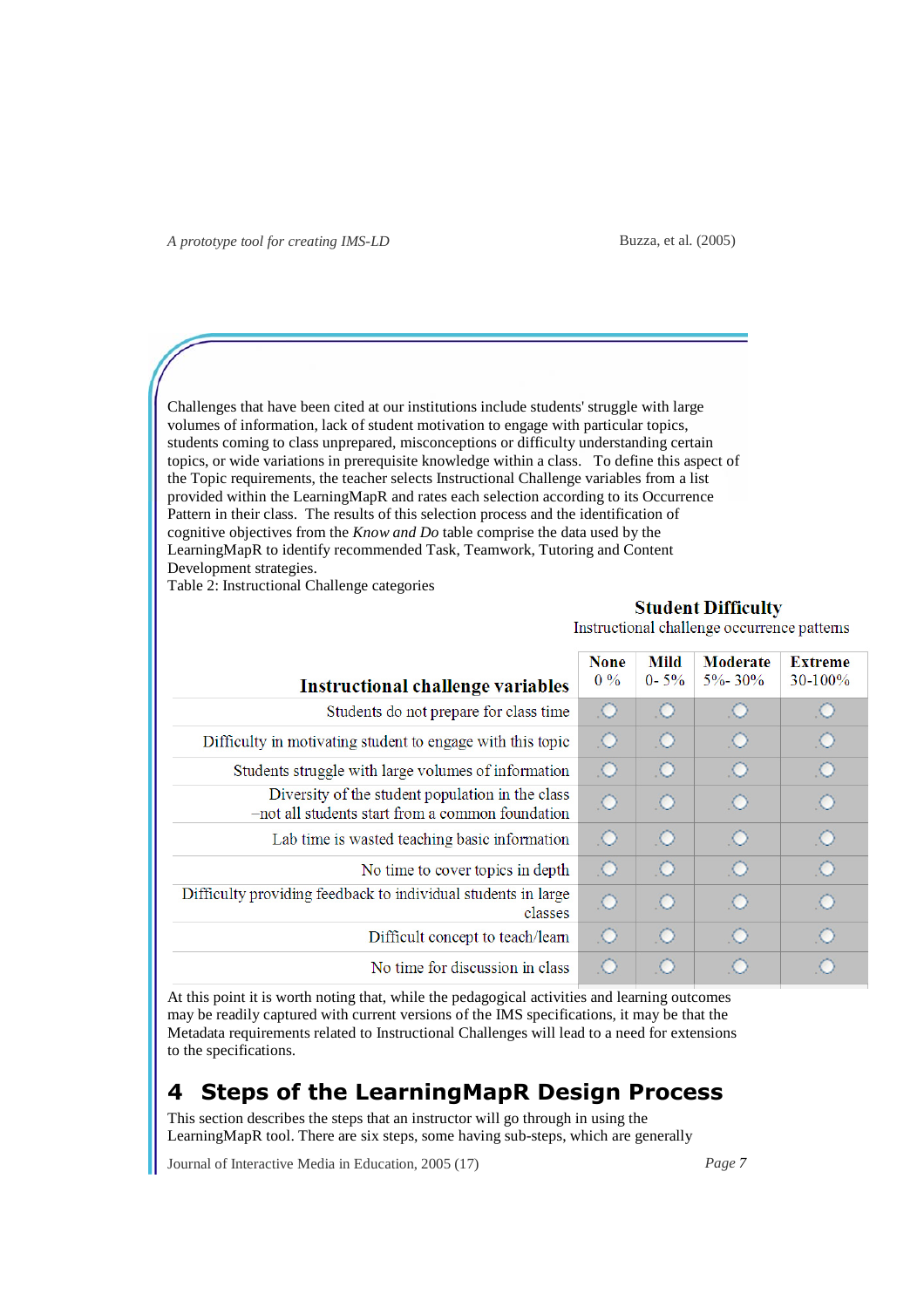sequential in the course design process. However, they can and often will be taken in an iterative manner such that, for example, a UOL [or module] at some point within a course might be designed in detail first, without the rest of the course being considered until later.

### **4.1 Step 1: Define Outcomes and Assessment Methods for Course**

Enter course outcomes [5] and methods of assessment. The course outcomes defined at this point should be quite general and tentative. Once you have defined the learning outcomes for each UOL in Step 2 the course outcomes and assessment methods can be specified more clearly.

### **4.2 Step 2: Define Outcomes and Assessment Methods for UOLs**

Enter learning outcomes [5] and methods of assessment for each UOL. The learning outcomes defined at this point should be quite general and tentative. It is expected that you will want to make some revisions to them after completing more detailed design steps, which follow next. Once you have defined what you want the learner to *Know* and *Do* and have defined the Instructional Challenge variables and their Occurrence Patterns for each of the Topics, the learning outcomes and evaluation methods can be specified more clearly. Step 3: Define the Topics to be covered in each UOL

Enter the titles of the Topics that will be covered in this UOL. The Topics should include references to specific areas or aspects of content to be learned.

#### **4.3 Step 4: Define what Learners should Know and Do**

Define what you want the learner to *Know* and be able to *Do* in relation to each Topic within the UOL. These are cognitive objectives, as identified by Bloom [4]. Using the *Know and Do* table, select from the 19 categories the one [or more] that best fits your objectives for this Topic. [6]

### **4.4 Step 5: Define Instructional Challenges and their Occurrence Patterns**

For each Topic within the UOL define what instructional challenges you are facing. Using the Instructional Challenges table, select any/all Instructional Challenge variables that apply to your teaching situation. Then, select the Instructional Challenge Occurrence Patterns [in terms of percentage of the class involved] for each variable selected. [7]

### **4.5 Step 6: Review Task, Tutoring & Teamwork Strategy**

Once values are selected for the Know and Do and the Instructional Challenges tables, previously successful strategies for Task, Tutoring and Teamwork will be ranked and displayed for this Topic. [See Appendix A for examples]. You will then be able to select from a repository that contains IMS-LD Task templates and exemplars to be re-used and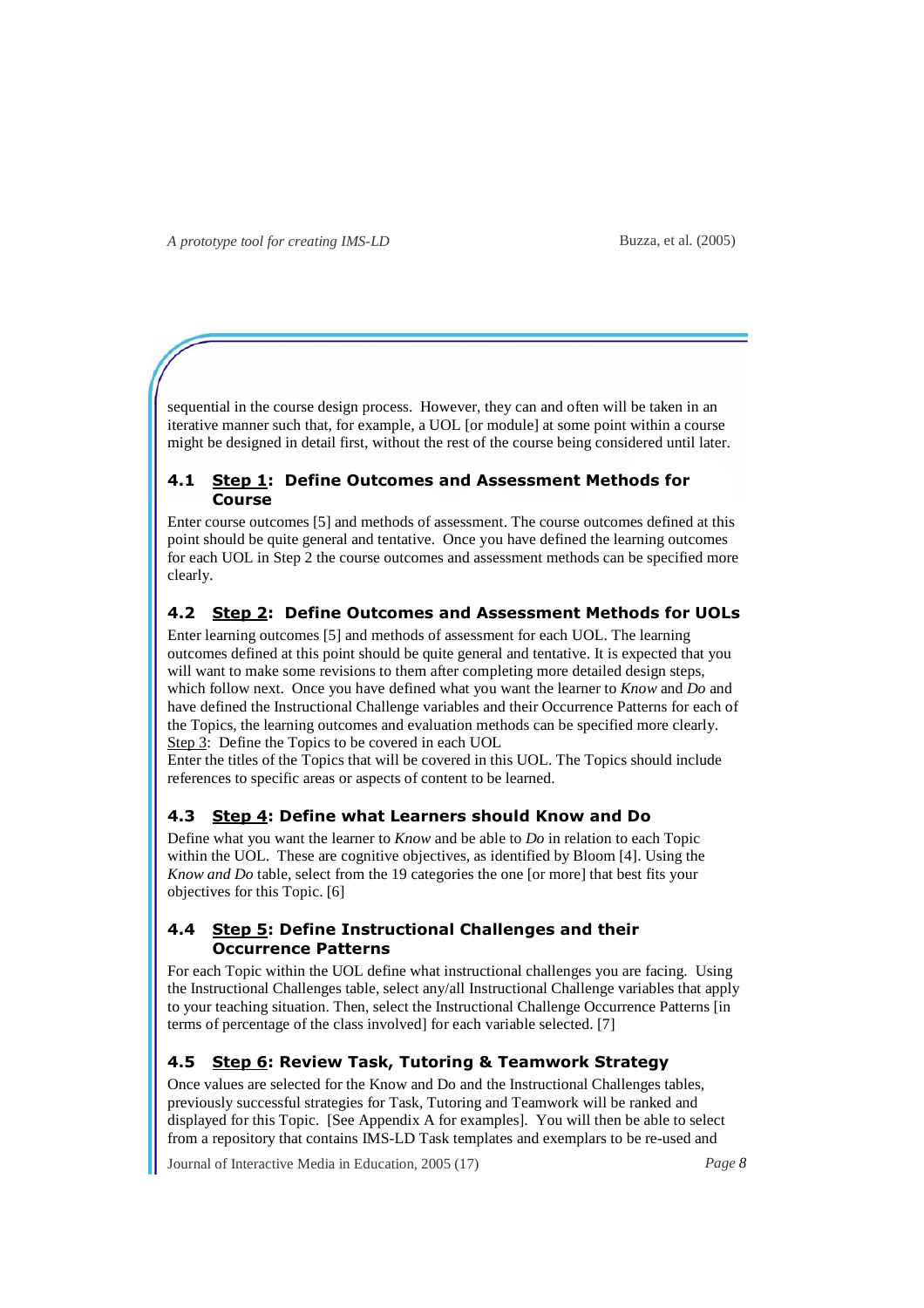customised as necessary or desired. [8]. Each Task may include Tutoring and Teamwork components within it. The information you have provided will be matched with the recommendations accompanying the resources in the repository - these have been provided by the educators who created, used or evaluated the resources.

### **4.6 Step 7: Review Content Development Strategy**

The Topic's strategy for content development will be identified by the LearningMapR, based on the cognitive [*Know* and *Do*] outcomes and the Instructional Challenges and Occurrence Patterns selected n Steps 4 and 5. The strategy suggests previously successful content planning steps related to the relative amount of time to be spent on content delivery vs. coaching. It also provides suggestions on the preferred complexity and quantity of content for the Topic. [9]

### **4.7 Step 8: Analyze Pedagogical Features of the UOLs and the Course**

At any point in the LearningMapR, the instructor can review the following aspects of work in progress:

- A course map that displays pedagogical components that have been defined;
- Instructional Challenges that have been identified;
- The relative proportion of instructor time devoted to content delivery vs. coaching that has been estimated for each Topic within a UOL [these flow from the defined Content Strategies];
- Course-level and UOL-level learning objectives that may not yet be matched to instructional components [e.g., Tasks or Content Development Strategies]; and
- Underdeveloped sections of the course.

### **4.8 Step 9: IMS-LD Compliant Output**

In the short term, courses developed using the LearningMapR will be exportable in three formats: a local application file format (for re-editing purposes), as IMS-LD Content Packages, and as printable visual storyboards. The storyboards will represent a map view of the course.

The LearningMapR IMS-LD database will house UOLs catalogued with both the *Know and Do* categories and Instructional Challenge variables so they can be searched and imported into the instructor's course. The instructor will be able to export the course as a whole UOL or sub-UOLs from within the course as individual content packages. IMS-LD compliant learning management systems will be able to load and run LearningMapR content packages directly.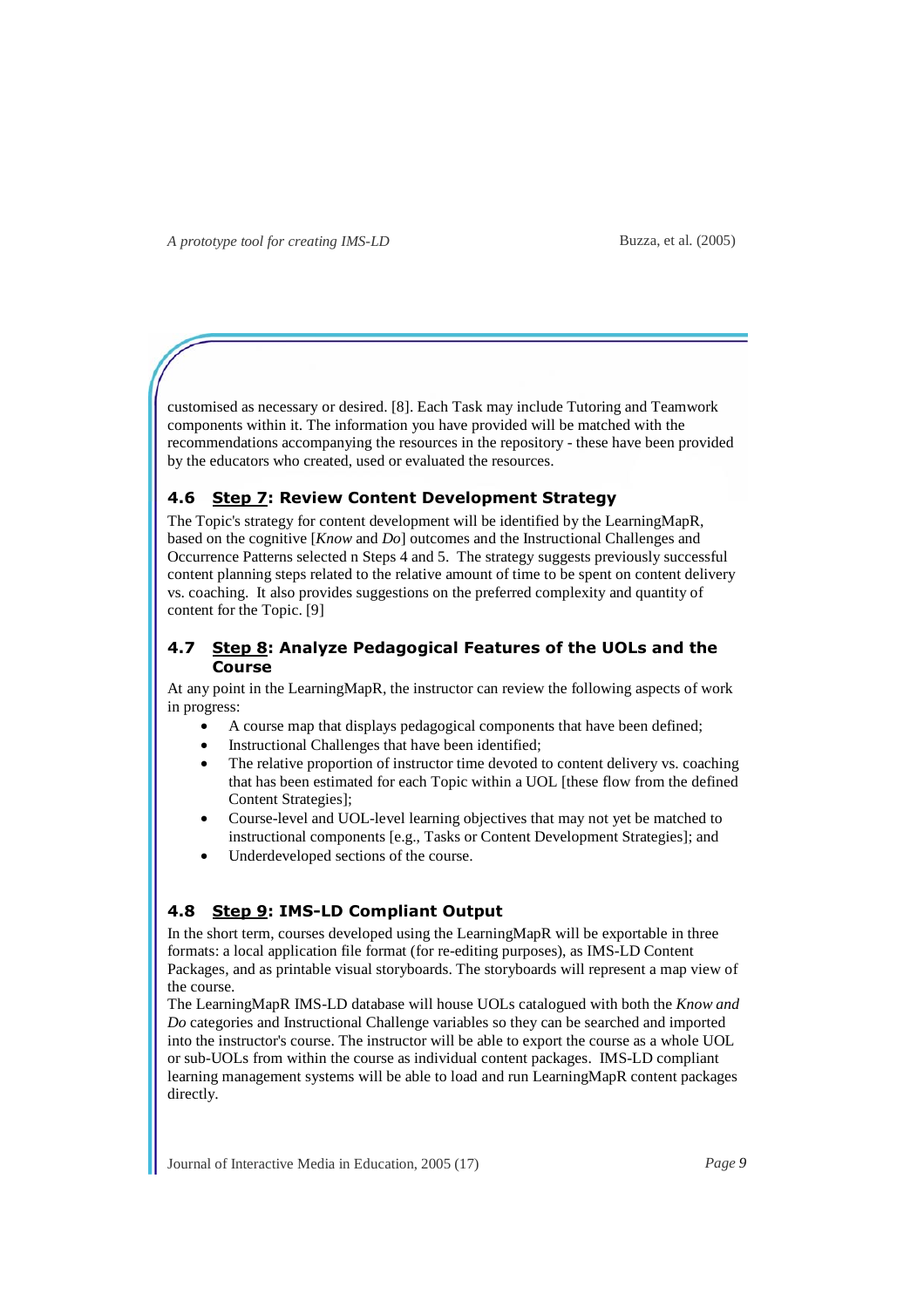# **5 Summary and Conclusions**

Faculty time is a limited commodity. Focusing instructors' efforts toward the support of pedagogy rather than content can lead to a richer class time and advanced learning. In the transition to online instruction, instructors have typically focused their time on moving course content /Topics (e.g., PowerPoint slides, lecture notes, lengthy text materials, etc.) into the online environment and/or developing learning objects from scratch. Textbooks are a powerful kind of reusable content resource that need not be duplicated online. The LearningMapR helps to define how tasks can be developed, while the primary Topic [i.e., content] resource could be the textbook.

The LearningMapR will help the instructor decide what needs to be accomplished in class time and what needs to be accomplished in student time. It will provide Task, Tutoring and Teamwork templates and exemplars based on what instructors want the learner to know and do, while taking into consideration the Instructional Challenges that occur with the content. The storyboards that are created through the LearningMapR process will be exportable and printable.

To summarize, we see the LearningMapR as unique in its ability to serve as a useful tool for faculty. By addressing the challenges in the course design process starting from the instructor's point of view and using language that instructors typically use in describing teaching and learning, the LearningMapR adds value. It does so through the following approaches:

- Displaying a map of the pedagogical components of a course of study;
- Identifying previously successful pedagogical strategies involving learning tasks and content resources to address specific instructional challenges;
- Scaffolding the process of instructors re-thinking the ways in which they use class time; and
- Using the textbook as a major resource in support of the learning tasks.

In the future, the instructor will be able to search learning object repositories from within the LearningMapR tool, so that the Content development strategy provided is actually integrated with their search for content resources. At the present time, the tool is limited to making content planning suggestions including guidance on the types of content resources to search for to augment the textbook. Links will take users to learning object repositories, but once there, they must use the search mechanisms that are currently available. In order to achieve a course-level UOL comprised of UOLs from the local repository, we will need to aggregate multiple UOLs into a single content package. While it is clearly stated within the specification that this is possible at design time, [11] we expect there may be issues in certain combinations of these UOLs at run time due to variations in role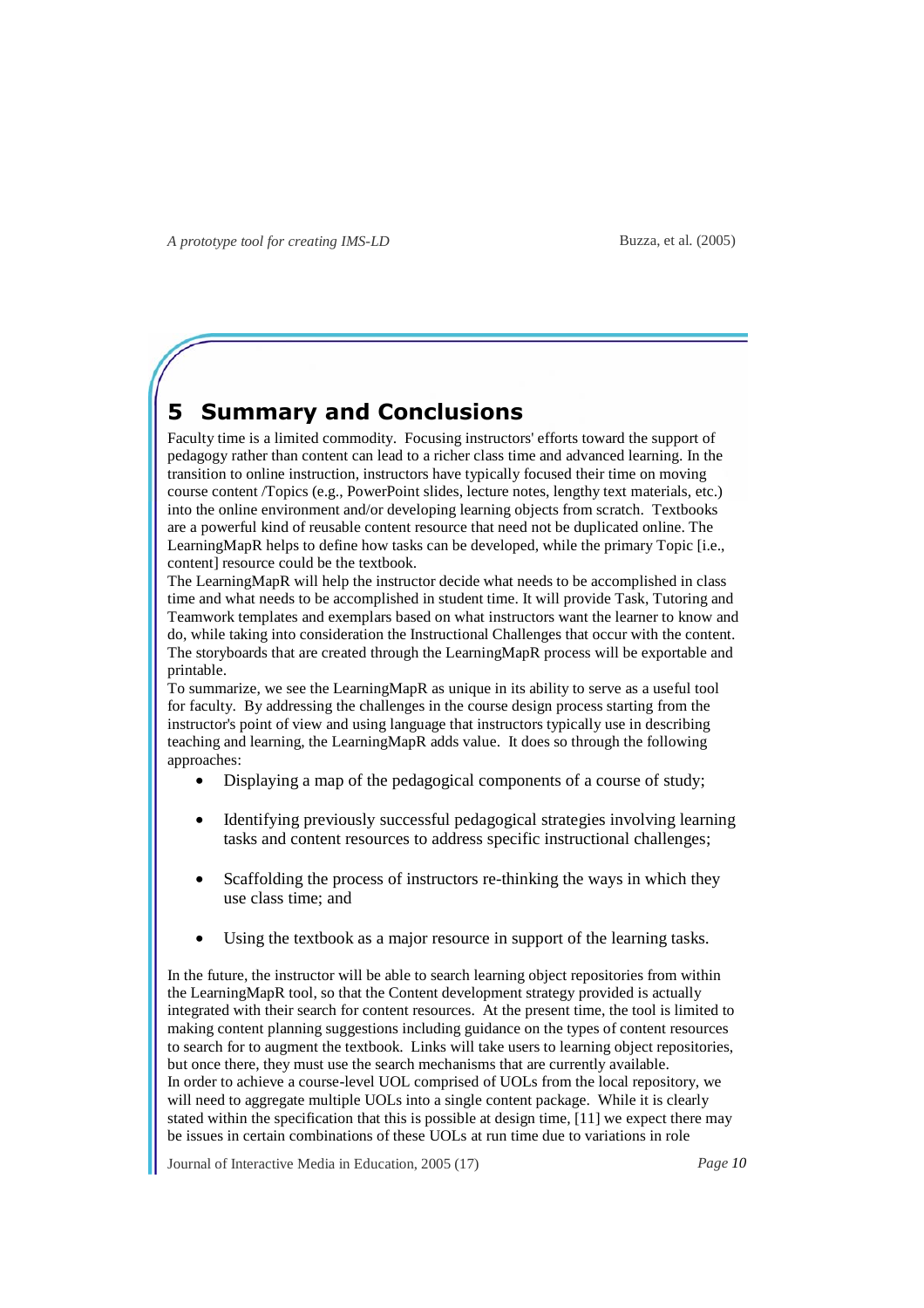assignment. Since we will be authoring the set of Templates and Exemplars for this project, we will be monitoring them to ensure that the various combinations work together at run time, and documenting any issues that arise.

# **6 References**

Anderson, L.W., & Krathwohl, D.R. (2001). (Eds.). *A Taxonomy for Learning, Teaching, and Assessing: A Revision of Bloom's Taxonomy of Educational Objectives*. New York: Longman.

Anderson, T. & Wu, H. (2004). *An introduction to the IMS and the Learning Design specification*. Unpublished manuscript.

EET (2005) Bloom's Revised Taxonomy, published by the *Encyclopedia of Educational Technology*, accessed online at http://coe.sdsu.edu/eet/Articles/bloomrev/index.htm, on May 11, 2005.

Buzza, D.C., Bean, D., Harrigan, K. & Carey, T. (2004). Learning design repositories: Adapting Learning Design specifications for shared instructional knowledge. *Canadian Journal of Learning and Technology*, 30(3), 79-101.

Clark, D. (2000). *Learning domains or Bloom's Taxonomy.* Retrieved February 4, 2005 from http://www.nwlink.com/~donclark/hrd/bloom.html

Dalziel, J. (2003). [from Gorissen, P & Tattersall, C. (2005). A Learning Design Worked Example. In R. Koper and C. Tattersall (Eds.), *Learning Design: A handbook for modelling and delivering networked education and training.* Berlin: Springer]

Gorissen, P & Tattersall, C. (2005). A Learning Design Worked Example. In R. Koper and C. Tattersall (Eds.), *Learning Design: A handbook for modelling and delivering networked education and training*. Berlin: Springer.

Koper, R., & Olivier, B. (2004). Representing the Learning Design of Units of Learning. *Educational Technology & Society*, 7(3), 97-111

Salter, D., Richards, L.G. & Carey, T. (2004). The 'T5' design model: An instructional model and learning environment to support the integration of online and campus based courses. *Educational Media International*, Spring.

Slavin, R. E. (1999). *Educational psychology (5th Ed.)*. Boston: Allyn and Bacon. Tattersall, C., Manderveld, J., Hummel, H., Sloep, P., Koper, R. & deVries, F. (2003). *IMS Learning Design Frequently Asked Questions*. Educational Technology Expertise Centre, The Open University of the Netherlands.[9]

# **7 Footnotes**

[1] See details at http://waterbuck.conted.ox.ac.uk/cgi-bin/trac.cgi.

[2] Specifications are available in full at http://www.imsglobal.org/. See also: Anderson & Wu (2004), Tattersall, Manderveld, Hummel, Sloep, Koper & deVries (2003) and Koper & Olivier (2004).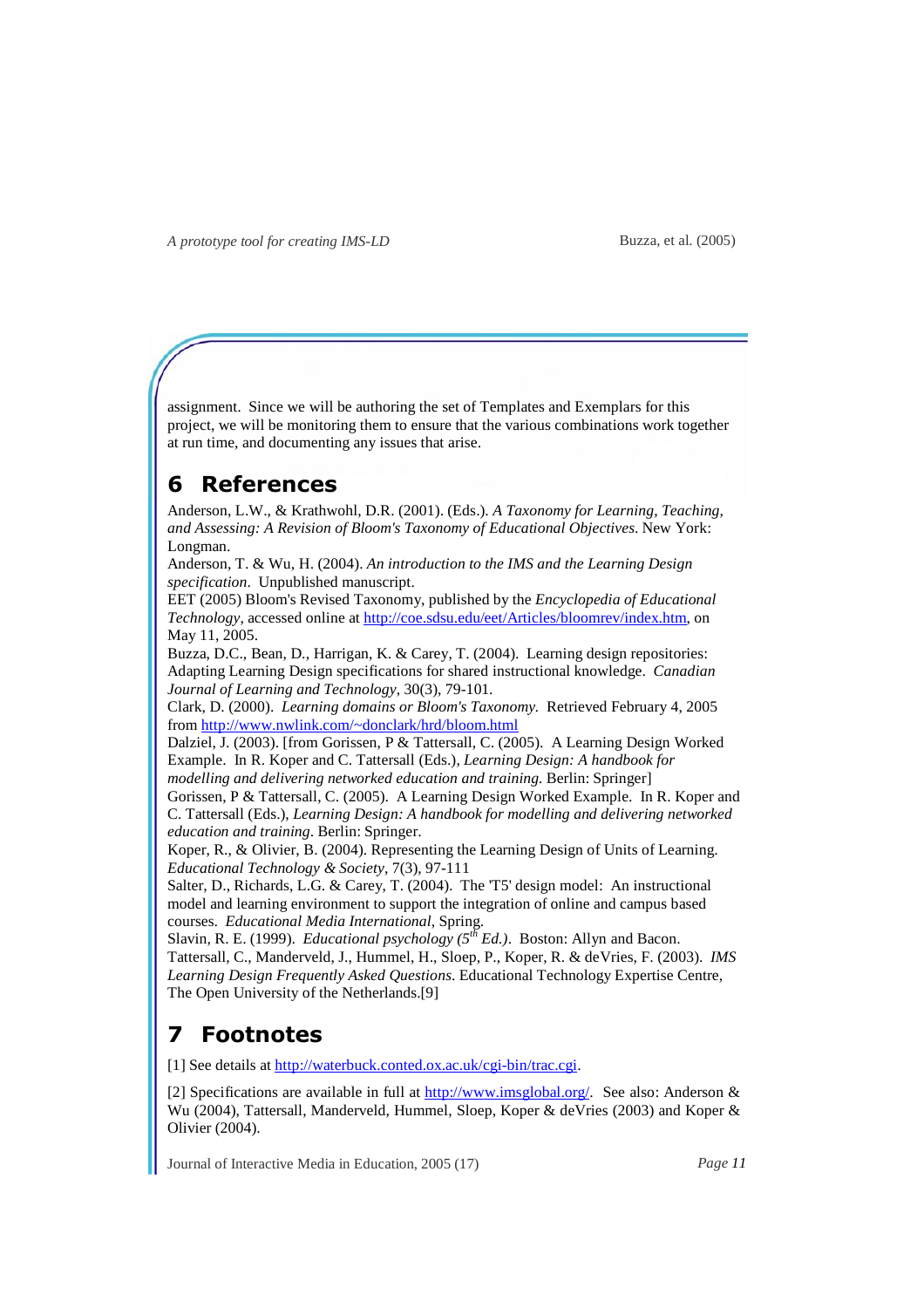[3] The ELIXR project at California State University is an example of this direction.

[4] For a brief description of Bloom's Revised Taxonomy, see http://coe.sdsu.edu/eet/Articles/bloomrev/index.htm

[5] Outcomes may be implemented using the IMS Reusable Definition of Competency or Educational Objective specification (RDCEO, V 1.0).

[6] In future, full-function versions of the LearningMapR tool the following note will apply: *LearningMapR defaults to Bloom's taxonomy for specifying "Know and Do" outcomes using the cognitive values of Remembering, Understanding, Applying, Analyzing, Evaluating, and Creating. If users prefer other taxonomies or models that their institution has adopted, these can be used in place of Bloom's*.

[7] In future, full-function versions of the LearningMapR tool the following note will apply: *LearningMapR defaults to its own definitions of Instructional Challenge Occurrence* 

*Patterns, including None [none of the students in the class], Mild [up to 5% of the students], Moderate [5-30% of the students], and Extreme [30-100% of the students]. The instructor is also able to identify specific Instructional Challenge variables for each Topic. If users prefer other levels that their institution has adapted then they can be used in place of the default rubric.* 

[8] In future, full-function versions of the LearningMapR tool, the instructor will also be able to select from national and international IMS-LD compliant, peer reviewed learning design repositories.

[9] In future, full-function versions of the LearningMapR tool, the instructor will also be able to select from national and international IMS-LD compliant, peer reviewed learning design repositories.

[10] http://dspace.learningnetworks.org/retrieve/206/IMS+Learning+Design+FAQ+1.0.pdf

[11] A UOL can contain resources, *and indeed other UOLs, either directly in the content package* or by referencing using URIs. The use of referencing rather than direct inclusion in a content package makes it possible to deliver UOLs while referenced sub-components are still under development - a link is created in a UOL to a location in which another resource will be placed when completed. The UOL can be frozen, since it will not be modified, and runs can be spawned to reach the market before production has completely finished.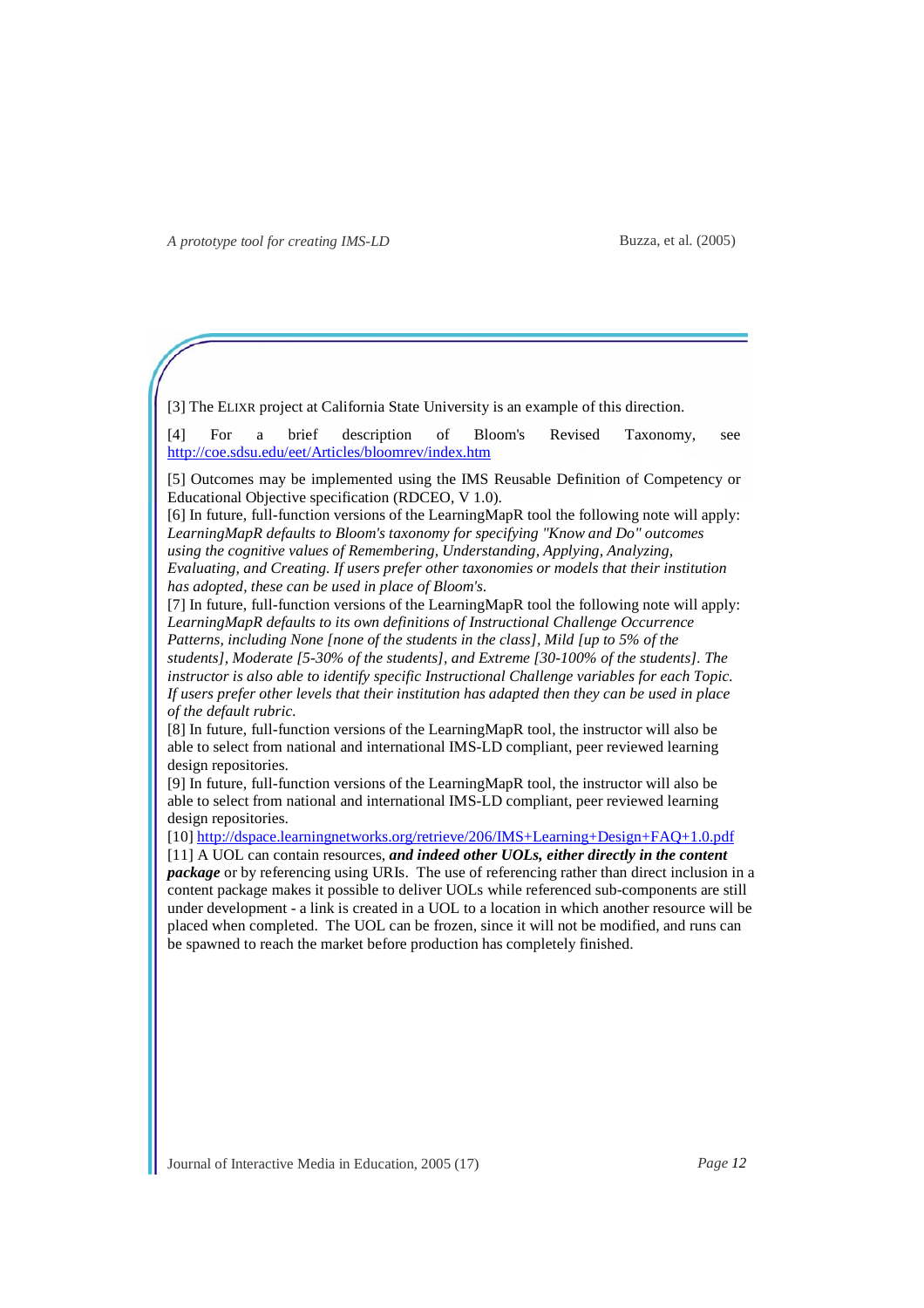### **8 Appendix A: LearningMapR Steps: Explanation and Examples**

#### **Step 6. Review Task, Tutoring and Teamwork Strategy Step 7. Review Content Development Strategy**

It is in these two steps of the LearningMapR process where the pedagogical and content development to support learning of a Topic comes together. This is the point at which the instructor is guided through Task, Tutoring, Teamwork and Content Development recommendations, based on what they want the learner to know and do, and difficulty estimate for the Topic. The difficulty estimate may be further qualified through selecting of one or more of the Instructional Challenge variables listed. The instructor is then presented with Task and Content Development template(s).

Example 1: The instructor has decided that, for a particular topic, she wants the learner to recall specific information *(Know and Do, Remembering/Recalling*) and for the instructional challenge, indicates *there is no time to cover this topic in depth* and that the occurrence pattern is *Mild*.

- Step 6: The LearningMapR would recommend a Remembering/Recalling type task and provide at least one Remembering/Recalling Task template. The task templates might include quizzes on text material to be learned, or a series of One Minute Summaries, which allow students to recall in their own words the material just studied. The instructor would be able to choose from a number of suggested tasks to view and or import into her online course.
- Step 7: Because this Topic focuses on recalling facts and has a *Mild* level of difficulty involving limited class time to cover the Topic, The LearningMapR might recommend that the main source of content to support this topic be the textbook, and that delivery of the content be moved out of class time to independent student study time.

Incorporating a task in the time spent on this Topic will help both the learner and the instructor monitor understanding of the material and either access or provide appropriate feedback. The task helps to motivate the learner to make an attempt at understanding the material. It also allows the instructor to monitor students' level of understanding and to design appropriate feedback.

Example 2: For another Topic the instructor has decided that he wants the learner to be able to detect inconsistencies or fallacies in arguments and position statements presented (*Know and Do, Evaluating*). He has indicated that this is a *difficult concept to teach/learn* [reflecting the type of instructional challenge he faces], and that the occurrence pattern is *Extreme.*

Step 6: The LearningMapR would suggest a set of Evaluating Tasks from which the instructor could select one.